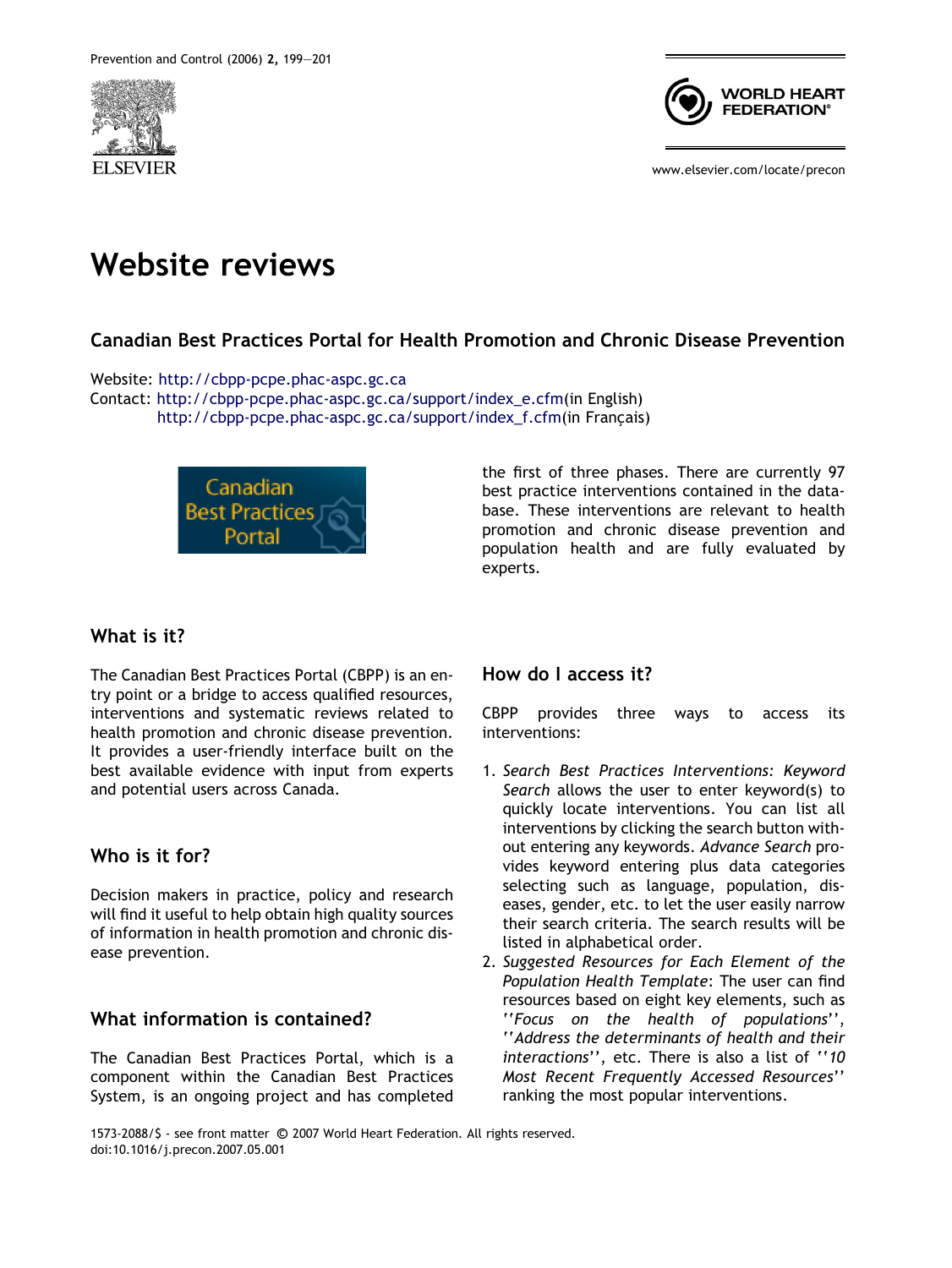3. Selected Systematic Review Sites: Currently there are 13 systematic review databases selected on the Portal. The user can read the detailed summary or follow the provided links visiting these review sites.

### **Comments**

Surfing for information is a basic task for every researcher and decision maker. In today's ''information boom'', gathering high quality and useful information can be quite a challenge. CBPP tries to ease the task and it has made a very good start.

CBPP provides three different ways to access the interventions in their database. The ''Advance Search'' option is recommended since the basic keyword search will retrieve only exact matches. For example, if you type ''cardiovascular'' in the searching textbox it identifies only one record, but if you select ''cardiovascular disease'' from the advance search page you get six records. Alternative orders such as by subject or by best matched would be much more useful to the user. Sometimes different interventions link back to the same review article, just like a review of reviews. It would be more useful if CBPP would link to the original sources.

CBPP continues its development in phases 2 and 3. I suggest you return to the website periodically for updated information.

# Canadian Non-Communicable Diseases Surveillance Infobase

Website: <http://cvdinfobase.ca/surveillance> Contact: [infobase@phac-aspc.gc.ca](http://infobase@phac-aspc.gc.ca)



## What is it?

Canadian Non-Communicable Diseases Surveillance Infobase (NCD Infobase) is supported by the Surveillance Division, Centre for Chronic Disease Prevention and Control at the Public Health Agency of Canada. It profiles the epidemiology of major non-communicable diseases in Canada. Its userfriendly interface provides a quick and easy way to generate complex maps, graphs and tables.

## Who is it for?

Policy makers and health professionals will find it is one of the best data dissemination resources for public health, and chronic disease prevention and control in Canada. The public can easily obtain and understand general health information from the maps and graphs.

## What information is contained?

NCD Infobase can be divided to two parts: database and web application.

The database contains over 200 data subgroups in five major categories: demographics, morbidity, mortality, risk factors and health related services. Disease listings include cancer, cardiovascular and respiratory, spanning the past few decades to the present, at national, provincial/territorial and health region levels. The data include numbers, pre-calculated rates and averages from several Canadian national databases.

The web application retrieves data from the database, applies analyses, and displays the results on maps, graphs and tables on the internet with a link to indicate the original sources. Many statistical analyses can be applied to provide such information as age-standardized incidence, hospital discharge and mortality rates; risk factor prevalence; mortality trends, birth cohort and proportional mortality trends; and national, provincial/ territorial and health regional profiles.

NCD Infobase is available in English and French.

## How do I access it?

NCD Infobase provides the following five pages for different user needs. Except for the ''Profiles'' page, all the pages contain several menus to select region, data category and data sub-category, gender, year, etc. One can then generate maps, graphs and tables as required. NCD Infobase also provides data downloading for further analyses.